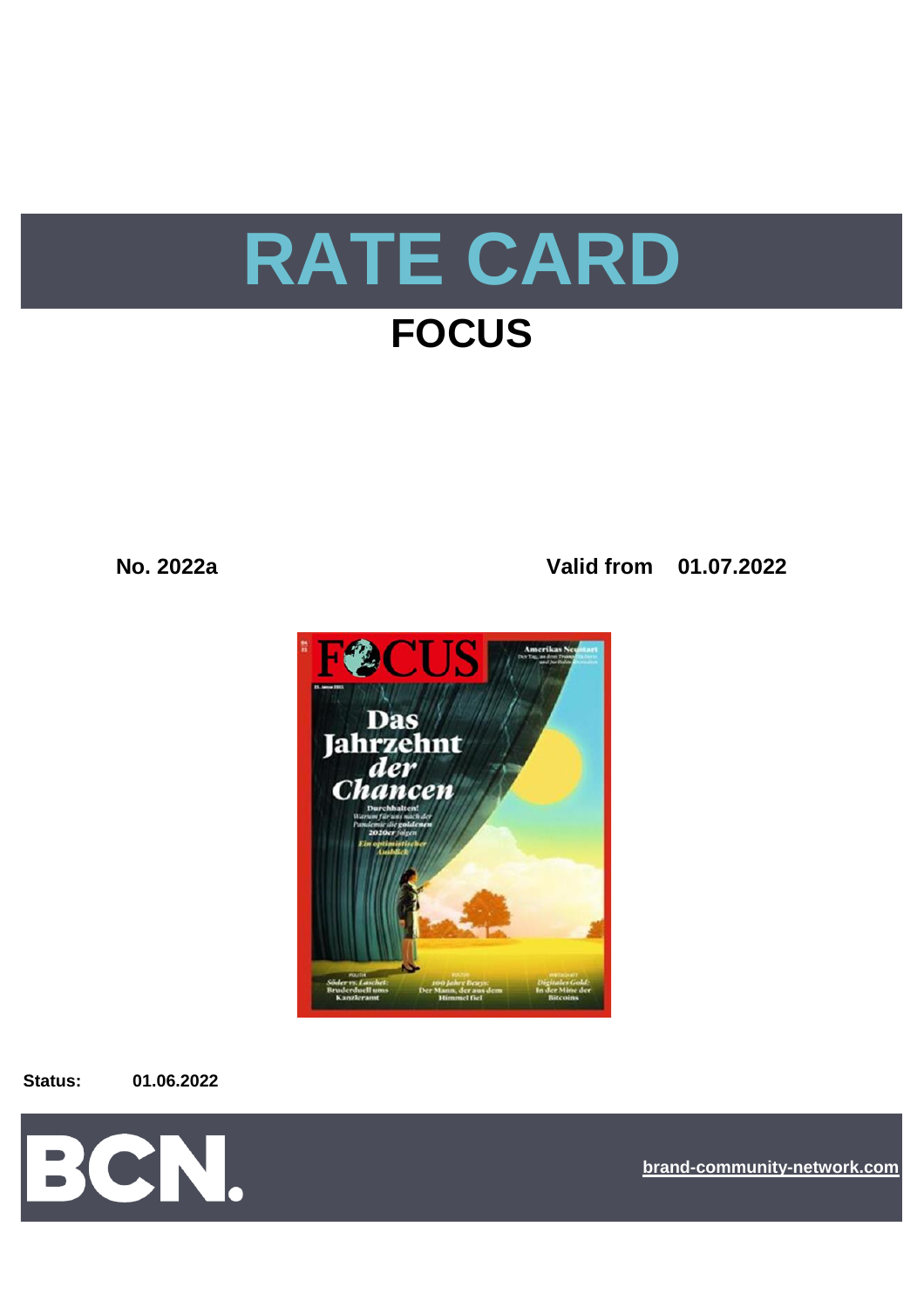

# **PUBLISHER'S DATA**

FOCUS Magazin Verlag GmbH Commerzbank AG 81925 München BIC: DRES DEFF 680

P +49 89 9250 3669 [andrea.laub@burda.com](mailto:andrea.laub@burda.com) **Terms of payment:**

# **Print Management/Placement**

Doris Braß AdTech Factory GmbH Arabellastraße 27 81925 München T +49 89 9250 2950 [doris.brass@adtechfactory.com](mailto:doris.brass@adtechfactory.com)

# **Ad Management/Order Management**

Hauptstraße 127 77652 Offenburg P +49 781 84 3756

# **Frequency of publication Technical data:**

**& on sale date** weekly, saturday (subject to change)

# **Place of publication**

# **Publisher Bank accounts: Bank accounts:**

Arabellastraße 23 IBAN: DE54 6808 0030 0723 4120 00 UniCredit Bank AG **Brand Director IBAN: DE19 7002 0270 0015 0249 05** Andrea Laub BIC: HYVEDEMMXXX

Invoices are due in net 30 days after the invoice date. The publisher guarantees a 2 per cent discount for advance payments, provided that the invoice amount is submitted on the publication date of the issue in which the advertisement is published at the latest and no older invoices are outstanding. In the event that the payment target is exceeded, default interest pursuant to Clause 11 of the Terms and Conditions of 5 per cent is calculated based on the respective base rate pursuant to Section 1 (1) of the German Discount Rate Transition Law (Diskontsatz-Überleitungs-Gesetz– DÜG). All prices are net prices. The statutory value-added tax is added. Direct debit is possible.

# AdTech Factory GmbH **Terms and conditions:**

All ad orders are exclusively carried out pursuant to the General Terms and Conditions. These have to be requested directly from BCN or can be viewed online at:

[orders@adtechfactory.com](mailto:orders@adtechfactory.com) [brand-community-network.com/terms-conditions](https://bcn.burda.com/terms-conditions)

For current and binding technical data, log onto duon-portal.de. Also available as PDF download.

[duon-portal.de/](https://duon-portal.de/)

# München, PZN 568406 **Delivery of printer's copy:**

Please upload all copies electronically to duon-portal.de. For support please e-mail support@duon-portal.de or call +49 40 37 41 17 50.

# **General legal notice:**

The warranty claims specified in the publishers' general terms and conditions apply only when the certified technical requirements and standards published on the DUON portal have been fulfilled as well as the delivery has been carried out via the DUON portal. This also holds when data are provided without proof.

# **Online advertisement booking:**

The current, binding technical advertisement bookings can also be sent via the online booking system:

[obs-portal.de/](https://www.obs-portal.de/)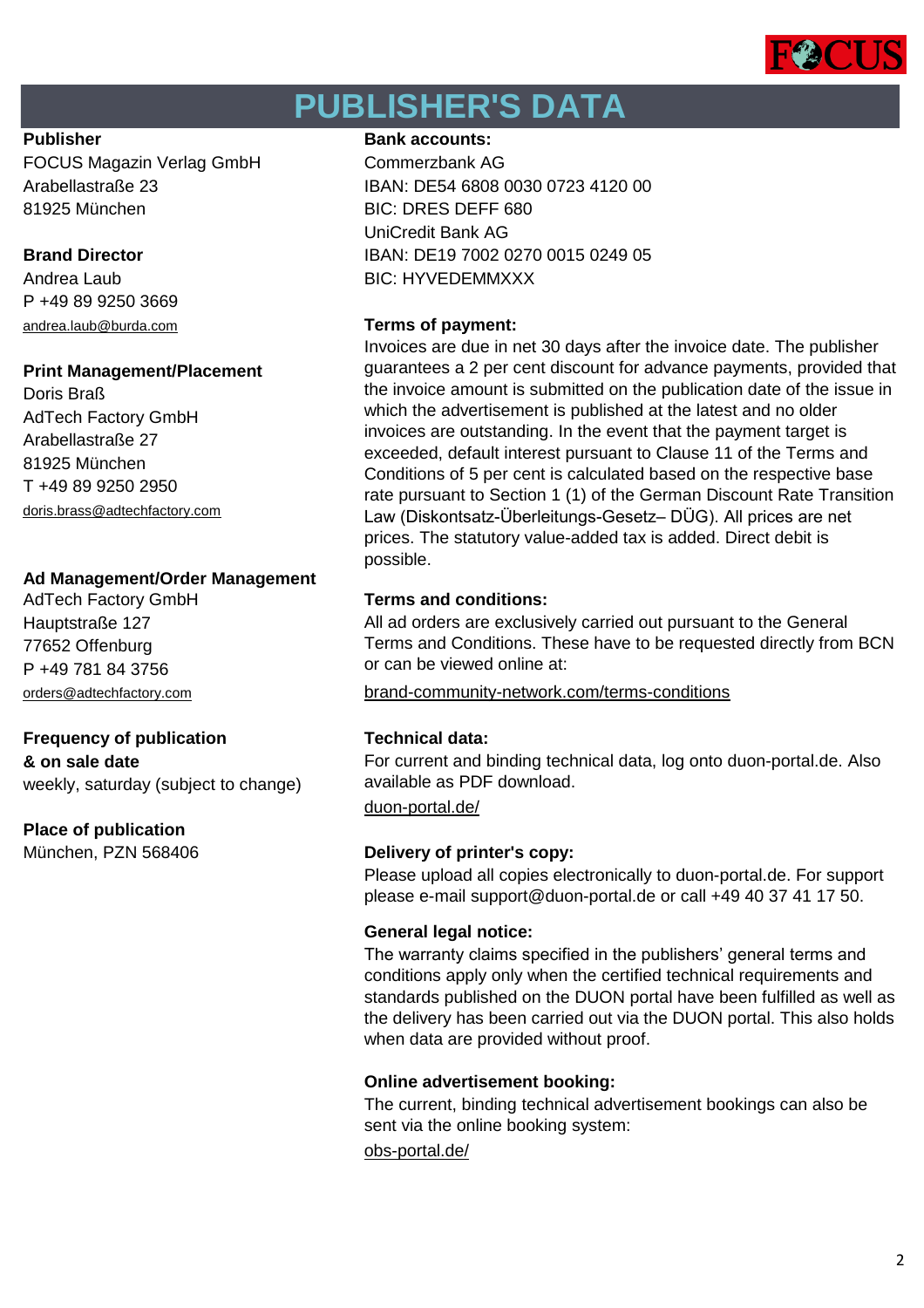

# **FORMATS & RATES**

| Format              | <b>Placement</b>       | <b>Bleed format*</b> | Rate                                          |
|---------------------|------------------------|----------------------|-----------------------------------------------|
| $2/1$ page          | Standard               | 420 x 267            | 125,000 €                                     |
| $1/1$ page          | Standard               | 210 x 267            | 62,500€                                       |
| 2/3 page vertical   | Standard               | 130 x 267            | 46,600€                                       |
| 1/2 page vertical   | Standard               | 98 x 267             | 39,200€                                       |
| 1/2 page horizontal | Standard               | 210 x 132            | 39,200€                                       |
| 1/3 page vertical   | Standard               | 68 x 267             | 28,500 €                                      |
| 1/3 page horizontal | Standard               | $210 \times 86$      | 28,500€                                       |
| 1/6 page vertical   | Standard               | 68 x 132             | 19,000 €                                      |
| 1/6 page horizontal | Standard               | 130 x 72             | 19,000€                                       |
|                     |                        |                      |                                               |
| $2/1$ page          | <b>Opening Spread</b>  | 420 x 267            | 173,900 €                                     |
| $1/1$ page          | inside front cover     | 210 x 267            | 75,200 €                                      |
| $1/1$ page          | outside back cover     | 210 x 267            | 75,200 €                                      |
| 1/3 page vertical   | facing editor's letter | 68 x 267             | 33,800 €                                      |
| 1/3 page horizontal | facing TOC             | 68 x 267             | 33,800 €                                      |
|                     |                        |                      | the stability of the stability of the measure |

## **Ad combinations:**

The reduced combination special price for the combination of advertisements is based on comparison of separate advertisement bookings. To this end, the advertisements of an advertiser with an identical product/creation in the same format must appear in all magazines in parallel issues.

## **Advertorials:**

[brand-community-network.com/advertisin](https://bcn.burda.com/advertisingsolutions/print/native-ads)gsolutions/print/native-ads Formats and prices for advertorials created by the editorial team on request. For more information, please visit

## **Consecutive Ads:**

Surcharge on two or more adverts on consecutive partial-page ads: 5%

## **Fixed placements:**

Agreed fixed placements (e.g. first for a business line, commodity group, etc.) entitle the publisher to bill a placement surcharge.

## **Type area format:**

On request.

## **Digital rate card:**

Please find the digital rate card here: [brand-community-network.de/advertisingsolutions/digital/prices](https://bcn.burda.com/advertisingsolutions/digital/prices) width x height in mm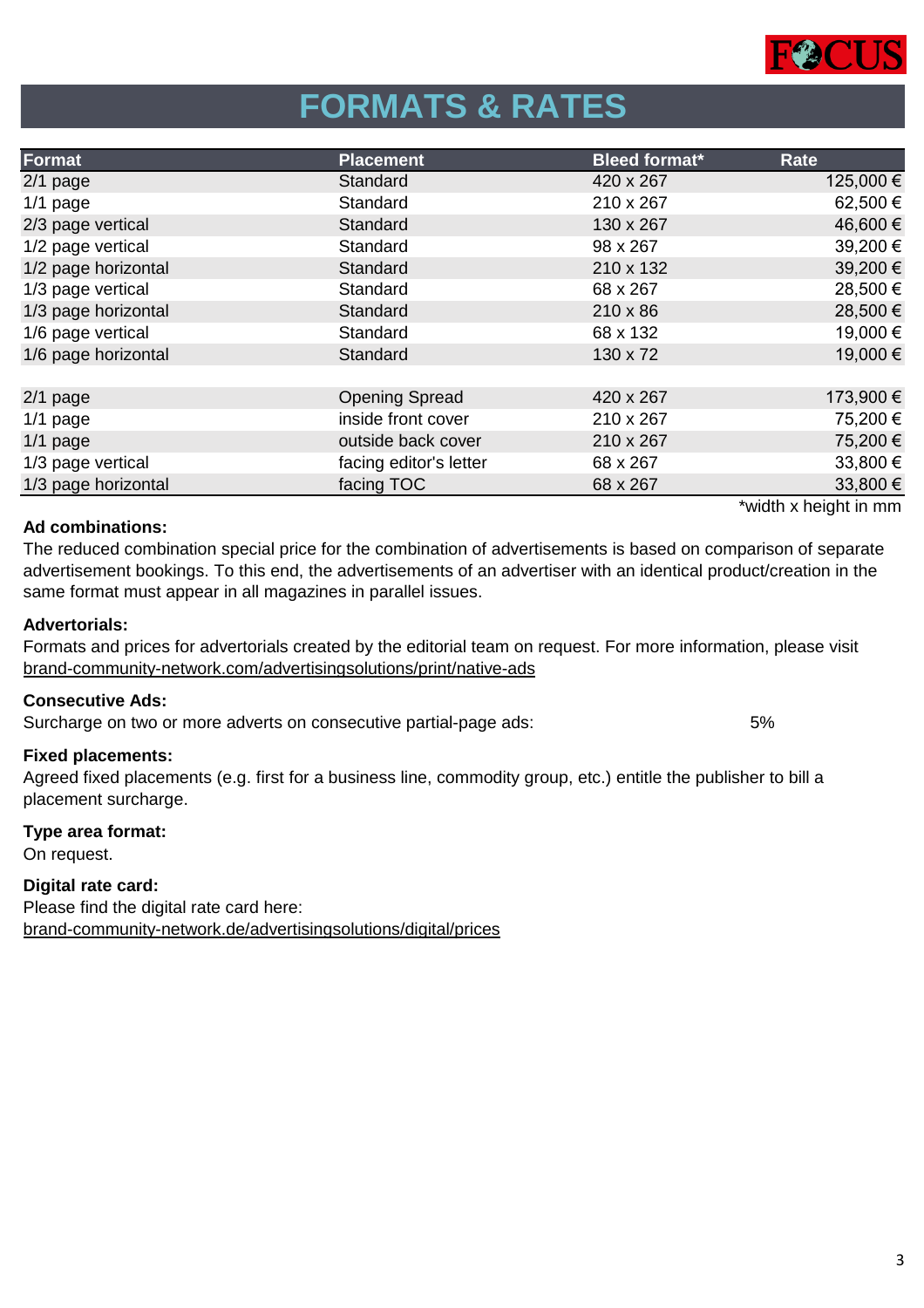

# **AD SPECIALS**

|                           | <b>Circulation excl.</b> | <b>Subscription</b> | Additional ad specials available on request.                                                            |
|---------------------------|--------------------------|---------------------|---------------------------------------------------------------------------------------------------------|
| <b>Rates per thousand</b> | subscriptions*           | circulation         |                                                                                                         |
| <b>Bound inserts</b>      |                          |                     | Prices apply for the booking of at least the entire<br>domestic print run.                              |
| up to 4 pages             | 135€                     | 160€                |                                                                                                         |
| up to 8 pages             | 154 €                    | 189€                | The publisher reserves the right to reschedule                                                          |
| up to 12 pages            | 172€                     | 218€                | bookings with less than domestic print run.                                                             |
| up to 16 pages            | 190€                     | 246€                | A split-run advertising surcharge of 40 % applies<br>for booking subscription circulation only. Smaller |
| <b>Glued-on inserts</b>   |                          |                     | booking units, e.g. according to Nielsen areas or<br>federal states, are possible. For these will be    |
| Postcard up to 10 g       | 65€                      | 77 €                | charged an additional 30% per thousand.                                                                 |
| Booklet up to 10 g        | 65€                      | 77€                 |                                                                                                         |
| Booklet up to 20 g        | 70€                      | 102 €               | A minimum run of 100,000 copies applies for all                                                         |
| Sample up to 10 g         | 75€                      | 104 €               | ad specials.                                                                                            |
| Sample up to 20 g         | 88€                      | 117 €               | *Circulation excl. subscriptions is made up of the                                                      |
| Sample up to 30 g         | 101€                     | 129€                | combined print runs for the circulation segments                                                        |
| <b>Loose inserts</b>      |                          |                     | newsstand, subscription circles, inflight and other<br>sales.                                           |
| up to $20$ g              | 120 €                    | 155€                |                                                                                                         |
| up to $30$ g              | 125€                     | 169€                |                                                                                                         |
| up to $40 g$              | 129€                     | 185€                |                                                                                                         |
| up to $50 g$              | 134 €                    | 201€                |                                                                                                         |

**All tariff ad specials are eligible for discount and count towards the annual agreement commitment.**

### **Calculation basis:**

The calculation basis is the planned circulation or IVW quarterly report upon order confirmation, exclusive of the respective e-paper copies.

### **Delivered quantity:**

The delivered quantity is based on the planned print run or IVW quarterly report valid at the date of the order confirmation, plus 2 % surplus. In order to react to circulation fluctuations at short notice, we recommend contacting our Print Management/Placement (see "Your Personal Contacts" page) one more time before production start.

### **Delivery address and deadline:**

Please find the delivery address and deadline on the respective order confirmation. An incoming goods inspection does not take place at the printing plant.

### **Conditions of delivery:**

Ad specials must be delivered in accordance with the guidelines of the Bundesverband für Druck und Medien (German Association of Print and Media), and be clearly marked with the name of the publication and issue. The material must be delivered, carriage paid, to the address where it will be processed.

### **Order and cancellation date:**

See "special closing dates" on page "Schedule & Topics Print"; due to limited availability, we strongly recommend booking as early as possible.

## **Proviso:**

Should any processing problems arise, completion of the circulation takes priority over ad special processing.

### **AdSpecial Portal:**

Binding technical information on Ad Specials and information on deadlines, samples and delivery for the participating objects is available for download at adspecial-portal.de

**Glued-on inserts:** The basis is a 1/1 carrier advertisement.

### **Sample products:**

An additional postal fee applies to samples and objects over 2.5 mm thickness.

### **Samples:**

Samples must be presented by the closing date at the latest. For product samples 50 pieces are required up front. For all other ad specials a minimum of 5 samples are required. To be sent: AdTech Factory, Print Management, Hauptstraße 127, 77652 Offenburg, Germany.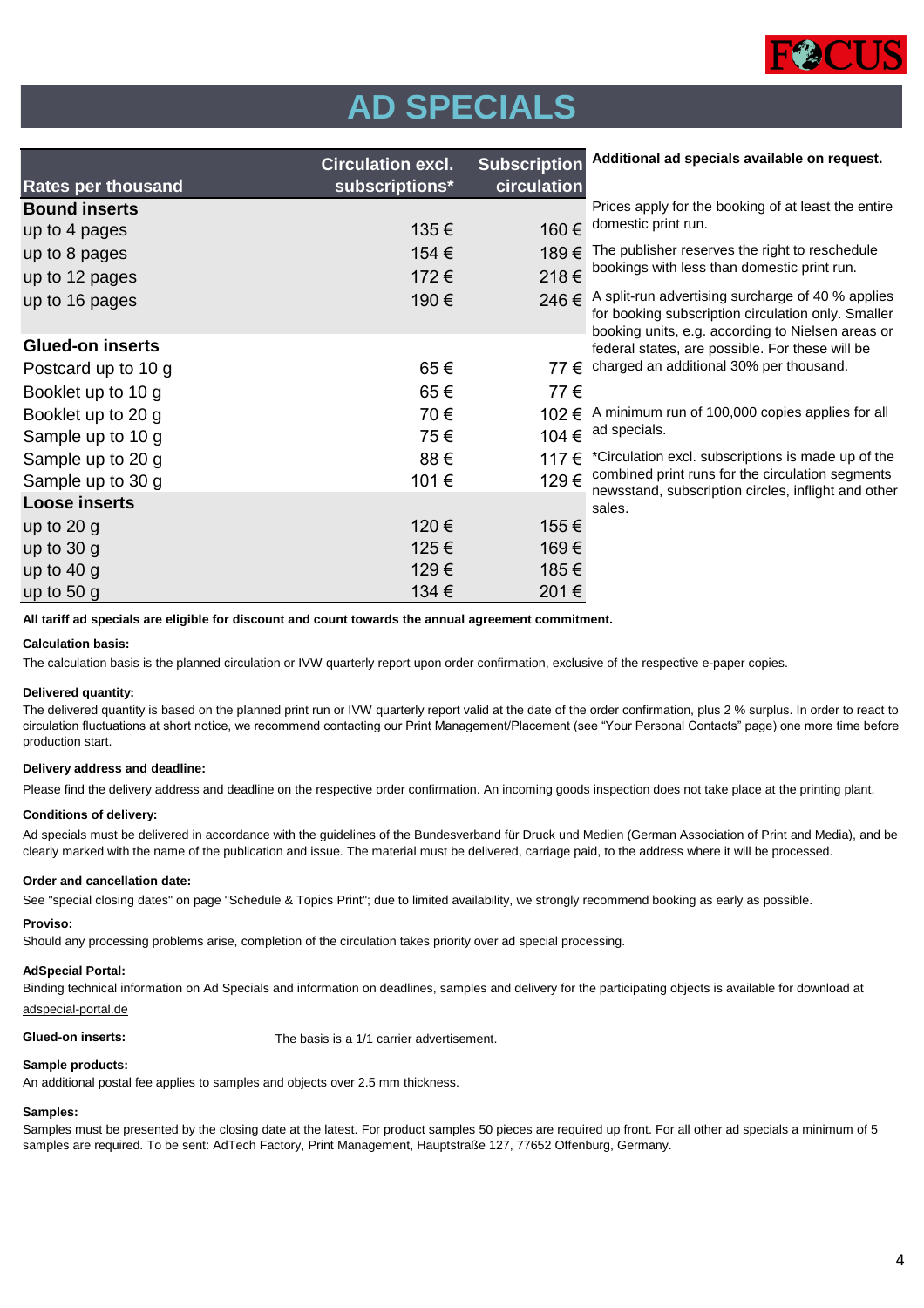

|       |                                                                             | <b>SCHEDULE</b>      |             |                                                |
|-------|-----------------------------------------------------------------------------|----------------------|-------------|------------------------------------------------|
|       | The BCN topic preview tool provides you with attractive themes or specials: |                      |             | brand-community-network.com/topic-preview-tool |
| No.   | On sale date                                                                | <b>Closing date*</b> | Copy date** | <b>Special closing date***</b>                 |
| 2/22  | 08.01.22                                                                    | 20.12.21             | 23.12.21    | 13.12.21                                       |
| 3/22  | 15.01.22                                                                    | 27.12.21             | 30.12.21    | 20.12.21                                       |
| 4/22  | 22.01.22                                                                    | 03.01.22             | 07.01.22    | 27.12.21                                       |
| 5/22  | 29.01.22                                                                    | 10.01.22             | 14.01.22    | 03.01.22                                       |
| 6/22  | 05.02.22                                                                    | 17.01.22             | 21.01.22    | 10.01.22                                       |
| 7/22  | 12.02.22                                                                    | 24.01.22             | 28.01.22    | 17.01.22                                       |
| 8/22  | 19.02.22                                                                    | 31.01.22             | 04.02.22    | 24.01.22                                       |
| 9/22  | 26.02.22                                                                    | 07.02.22             | 11.02.22    | 31.01.22                                       |
| 10/22 | 05.03.22                                                                    | 14.02.22             | 18.02.22    | 07.02.22                                       |
| 11/22 | 12.03.22                                                                    | 21.02.22             | 25.02.22    | 14.02.22                                       |
| 12/22 | 19.03.22                                                                    | 28.02.22             | 04.03.22    | 21.02.22                                       |
| 13/22 | 26.03.22                                                                    | 07.03.22             | 11.03.22    | 28.02.22                                       |
| 14/22 | 02.04.22                                                                    | 14.03.22             | 18.03.22    | 07.03.22                                       |
| 15/22 | 09.04.22                                                                    | 21.03.22             | 25.03.22    | 14.03.22                                       |
| 16/22 | 16.04.22                                                                    | 28.03.22             | 01.04.22    | 21.03.22                                       |
| 17/22 | 23.04.22                                                                    | 04.04.22             | 08.04.22    | 28.03.22                                       |
| 18/22 | 30.04.22                                                                    | 11.04.22             | 14.04.22    | 04.04.22                                       |
| 19/22 | 07.05.22                                                                    | 14.04.22             | 22.04.22    | 11.04.22                                       |
| 20/22 | 14.05.22                                                                    | 25.04.22             | 29.04.22    | 14.04.22                                       |
| 21/22 | 21.05.22                                                                    | 02.05.22             | 06.05.22    | 22.04.22                                       |
| 22/22 | 28.05.22                                                                    | 09.05.22             | 13.05.22    | 29.04.22                                       |
| 23/22 | 04.06.22                                                                    | 16.05.22             | 20.05.22    | 06.05.22                                       |
| 24/22 | 11.06.22                                                                    | 23.05.22             | 27.05.22    | 13.05.22                                       |
| 25/22 | 18.06.22                                                                    | 30.05.22             | 03.06.22    | 20.05.22                                       |
| 26/22 | 25.06.22                                                                    | 03.06.22             | 10.06.22    | 27.05.22                                       |
| 27/22 | 02.07.22                                                                    | 13.06.22             | 17.06.22    | 03.06.22                                       |
| 28/22 | 09.07.22                                                                    | 20.06.22             | 24.06.22    | 10.06.22                                       |
| 29/22 | 16.07.22                                                                    | 27.06.22             | 01.07.22    | 17.06.22                                       |
| 30/22 | 23.07.22                                                                    | 04.07.22             | 08.07.22    | 24.06.22                                       |
| 31/22 | 30.07.22                                                                    | 11.07.22             | 15.07.22    | 01.07.22                                       |
| 32/22 | 06.08.22                                                                    | 18.07.22             | 22.07.22    | 08.07.22                                       |
| 33/22 | 13.08.22                                                                    | 25.07.22             | 29.07.22    | 15.07.22                                       |
| 34/22 | 20.08.22                                                                    | 01.08.22             | 05.08.22    | 22.07.22                                       |
| 36/22 | 27.08.22                                                                    | 08.08.22             | 12.08.22    | 29.07.22                                       |
| 35/22 | 03.09.22                                                                    | 15.08.22             | 19.08.22    | 05.08.22                                       |
| 37/22 | 10.09.22                                                                    | 22.08.22             | 26.08.22    | 12.08.22                                       |
| 38/22 | 17.09.22                                                                    | 29.08.22             | 02.09.22    | 19.08.22                                       |
| 39/22 | 24.09.22                                                                    | 05.09.22             | 09.09.22    | 26.08.22                                       |
| 40/22 | 01.10.22                                                                    | 12.09.22             | 16.09.22    | 02.09.22                                       |
| 41/22 | 08.10.22                                                                    | 19.09.22             | 23.09.22    | 09.09.22                                       |
| 42/22 | 15.10.22                                                                    | 26.09.22             | 30.09.22    | 16.09.22                                       |
| 43/22 | 22.10.22                                                                    | 03.10.22             | 07.10.22    | 23.09.22                                       |
| 44/22 | 29.10.22                                                                    | 10.10.22             | 14.10.22    | 30.09.22                                       |
| 45/22 | 05.11.22                                                                    | 17.10.22             | 21.10.22    | 07.10.22                                       |
| 47/22 | 12.11.22                                                                    | 24.10.22             | 28.10.22    | 14.10.22                                       |
| 48/22 | 19.11.22                                                                    | 31.10.22             | 04.11.22    | 21.10.22                                       |
| 49/22 | 26.11.22                                                                    | 07.11.22             | 11.11.22    | 28.10.22                                       |
| 50/22 | 03.12.22                                                                    | 14.11.22             | 18.11.22    | 04.11.22                                       |
| 51/22 | 10.12.22                                                                    | 21.11.22             | 25.11.22    | 11.11.22                                       |
| 52/22 | 17.12.22                                                                    | 28.11.22             | 02.12.22    | 18.11.22                                       |
| 1/23  | 24.12.22                                                                    | 05.12.22             | 09.12.22    | 25.11.22                                       |
|       |                                                                             |                      |             |                                                |

\* Closing & cancellation date

\*\* Delivery date for printer's copies

\*\*\* Closing & cancellation date for ad specials, special formats, special placements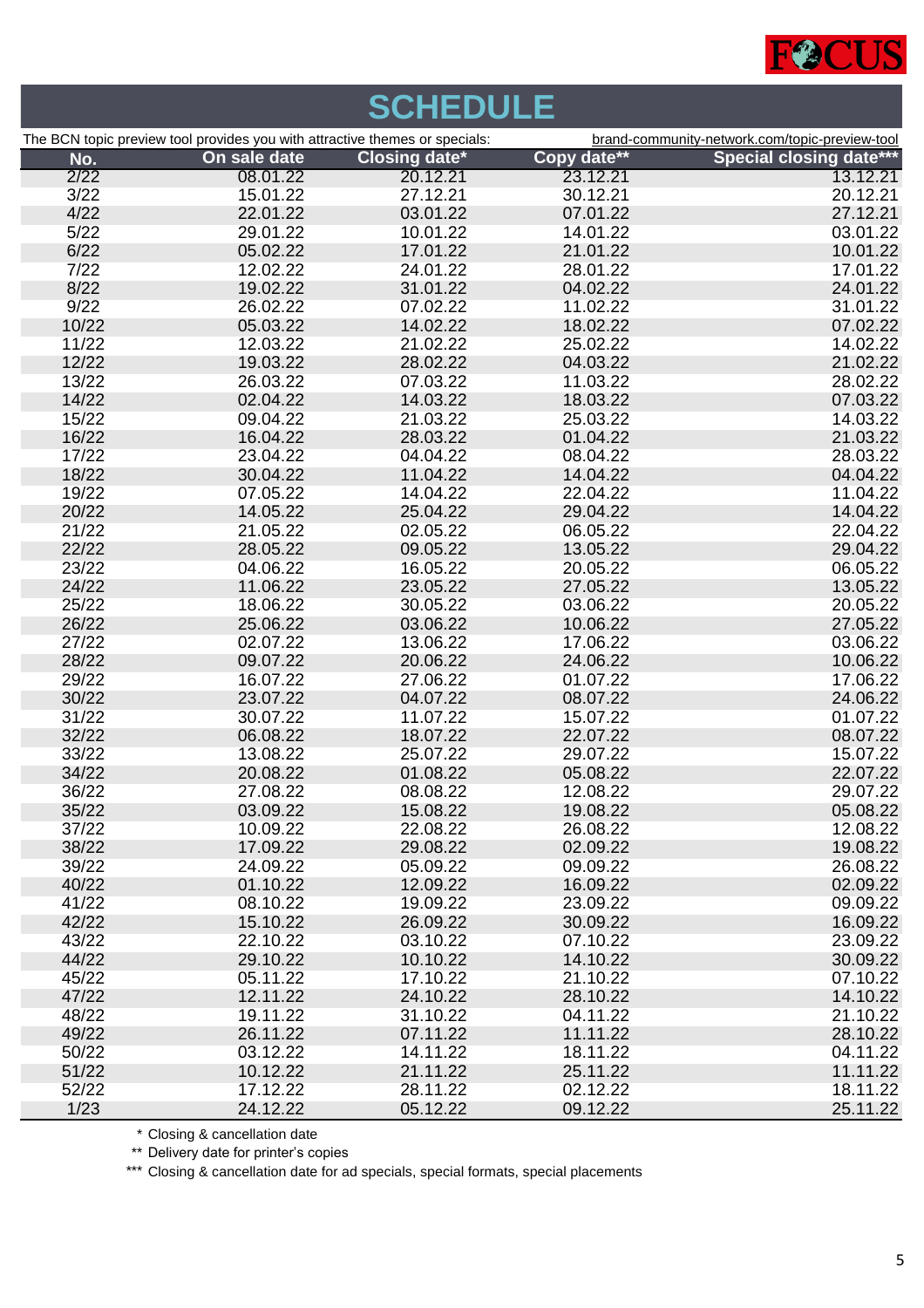

# **SPECIALS**

# **Scheduled Specials 2022**

| <b>Title</b>                       | On sale date | Closing date* | <b>Copy date**</b> |                 |
|------------------------------------|--------------|---------------|--------------------|-----------------|
| <b>FOCUS-Spezial Steuerberater</b> | 02.04.2022   | 11.03.2022    | 14.03.2022         | mit Focus $#14$ |
| <b>FOCUS-Spezial Immobilien</b>    | 16.04.2022   | 25.03.2022    | 28.03.2022         | mit Focus #16   |
| <b>FOCUS-Spezial Anwälte</b>       | 03.09.2022   | 12.08.2022    | 15.08.2022         | mit Focus #36   |

\* Closing & cancellation date

\*\* Delivery date for printer's copies

\*\*\* Closing & cancellation date for ad specials, special formats, special placements

# **Formats & Rates**

| <b>Title</b>         | <b>Format</b>  | <b>Placement</b> | <b>Bleed Format*</b> | Rate                  |
|----------------------|----------------|------------------|----------------------|-----------------------|
| <b>FOCUS-SPEZIAL</b> | 1/1 Seite      | Standard         | 200 x 287            | 15,800 €              |
| <b>FOCUS-SPEZIAL</b> | 2/1 Seite      | Standard         | 400 x 287            | 31,600 €              |
| <b>FOCUS-SPEZIAL</b> | 1/2 Seite hoch | Standard         | 96 x 287             | 9,900 $\epsilon$      |
| FOCUS-SPEZIAL        | 1/2 Seite quer | Standard         | 200 x 142            | $9,900 \in$           |
| <b>FOCUS-SPEZIAL</b> | 1/3 Seite hoch | Standard         | 66 x 287             | 7,200€                |
| <b>FOCUS-SPEZIAL</b> | 1/3 Seite quer | Standard         | $200 \times 94$      | 7,200€                |
| <b>FOCUS-SPEZIAL</b> | 1/1 Seite      | 2. Umschlagseite | 200 x 287            | 18,000 €              |
| <b>FOCUS-SPEZIAL</b> | 1/1 Seite      | 4. Umschlagseite | 200 x 287            | 18,200 €              |
|                      |                |                  |                      | *width x height in mm |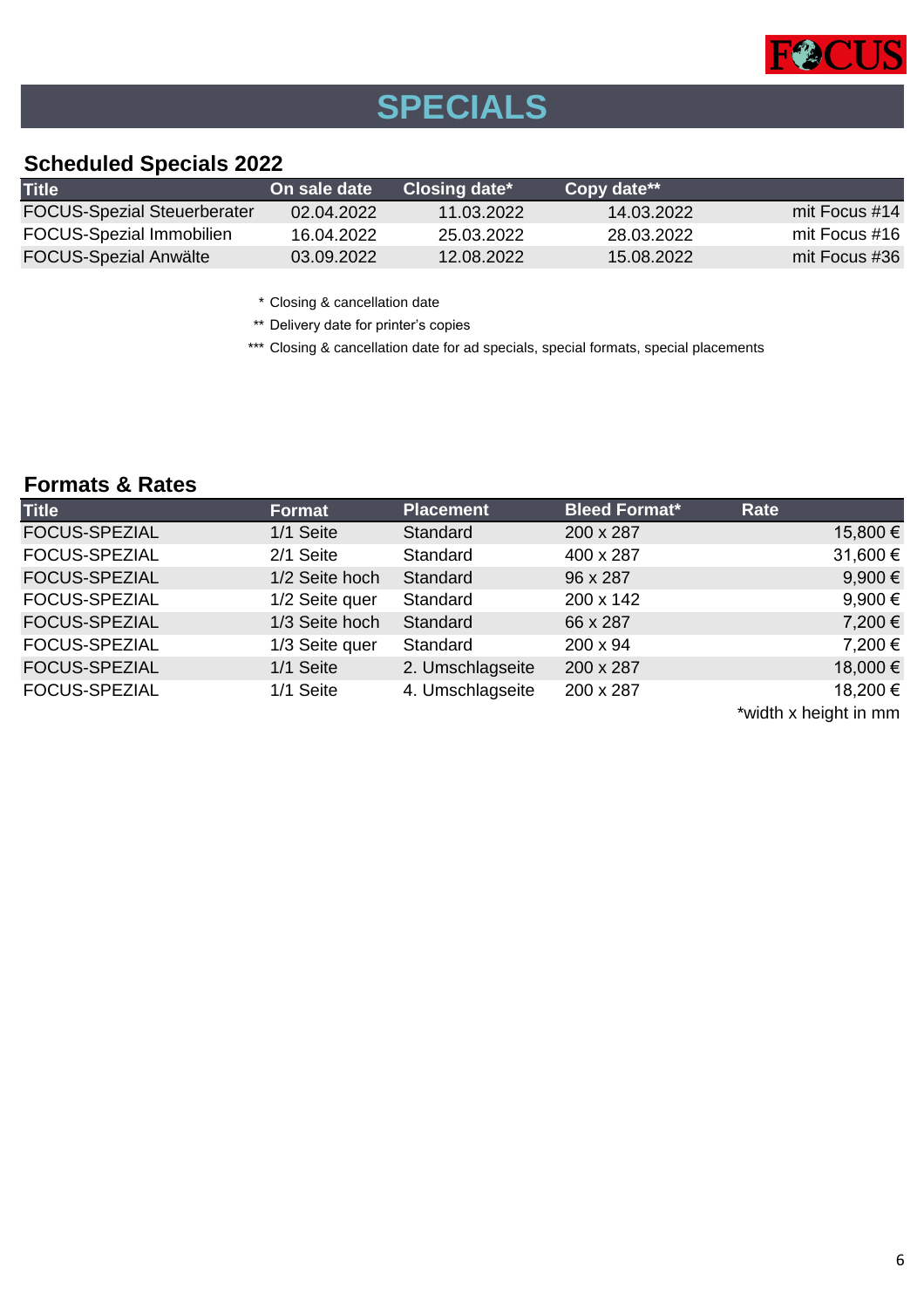

# **SPLIT-RUN ADVERTISING**



| Area                     | $1/1$ page |
|--------------------------|------------|
| Nielsen I                | 16,700 €   |
| Nielsen II               | 18,700 €   |
| Nielsen IIIa             | 15,600 €   |
| Nielsen IIIb             | 15,600 €   |
| Nielsen IV               | 15,600 €   |
| East (Nielsen V bis VII) | 11,700 €   |

Please enquire for latest **circulation** information.

Split-run advertising according to Nielsen areas is only possible in straight magazine numbers after agreement. We reserve the right to reschedule in unforeseeable circumstances.

We try to fulfil placement requests within our structural possibilities. Definite placement confirmation cannot be made.

Closing, cancellation and delivery date for printer's copies: See "Formats & Rates Print" page. Printer's copy: See technical requirements at [duon-portal.de/](https://duon-portal.de/)

For sales operation reasons, the sales areas may differ slightly from the Nielsen areas.